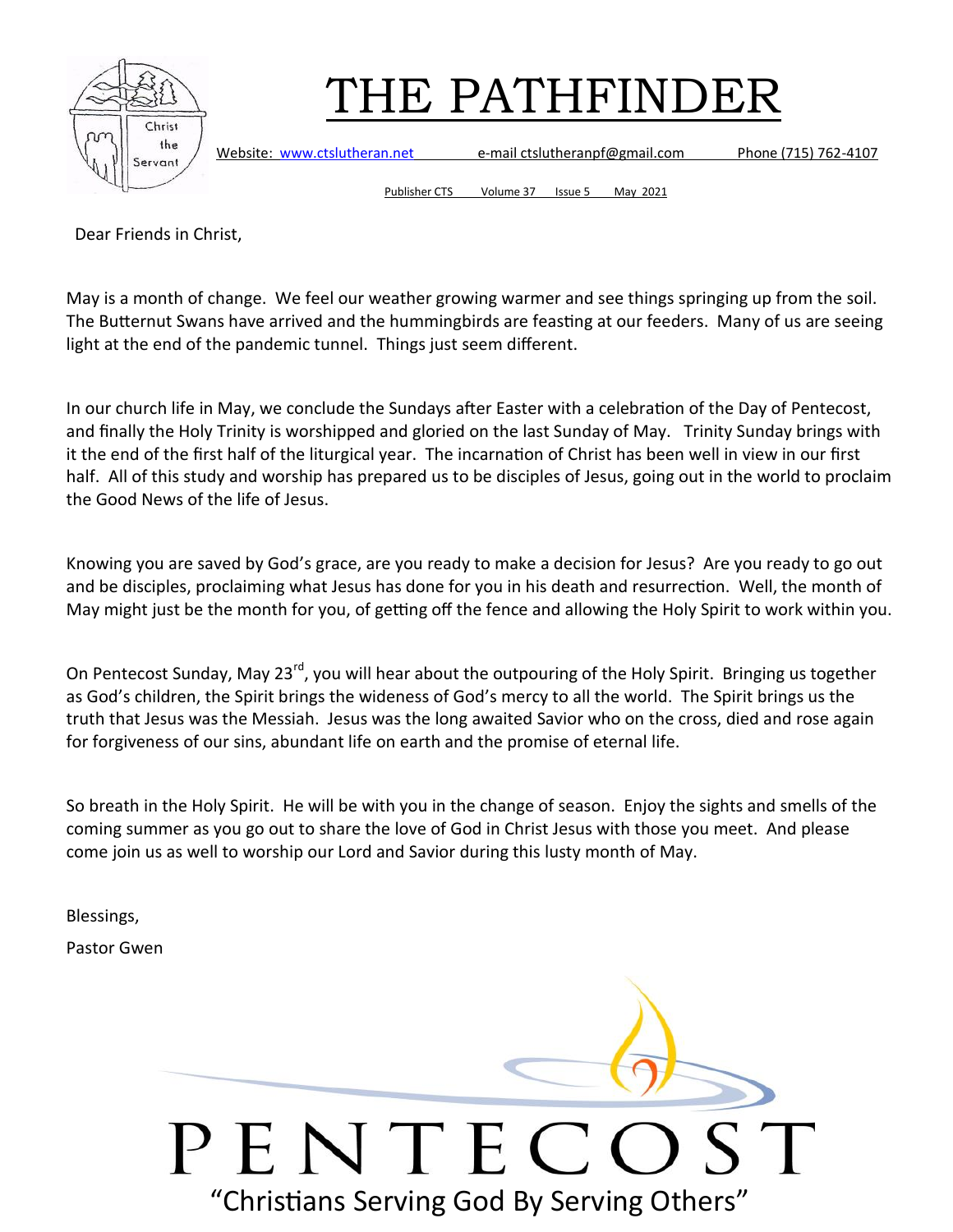

Website: [www.ctslutheran.net](http://www.ctslutheran.net/) e-mail ctslutheranpf@gmail.com Phone (715) 762-4107

Publisher CTS Volume 37 Issue 5 May 2021

#### **Office Hours for Pastor - May 2021**

| May 4th  | 2:00-5:00 pm     |
|----------|------------------|
| May 6th  | 9:00-12:00 pm    |
| May 11th | 2:00-5:00 pm     |
| May 13th | No office hours  |
| May 18th | No office hours  |
| May 20th | No office hours  |
| May 24th | $1:00 - 4:00$ pm |
| May 26th | 2:00-5:30 pm     |
| May 31st | No office hours  |

Effective May 24th, office hours for Pastor Gwen will be on Mondays from 1:00-4:00 pm and Wednesdays from 2:00-5:00 pm. This will accommodate the Farmer's Market.

#### **Men's Group—Thursday**

| May 6th  | 5:00-6:00 pm   |  |
|----------|----------------|--|
| May 13th | 5:00-6:00 pm   |  |
| May 20th | No Men's Group |  |
| May 27th | 5:00-6:00 pm   |  |

### **Women's Quilting Group—Thursday**

| May 6th  | $9:30$ am |
|----------|-----------|
| May 13th | $9:30$ am |
| May 20th | $9:30$ am |
| May 27th | $9:30$ am |
|          |           |

### **Bible Study Sunday following Worship**

| May 2nd | 11:00 am |
|---------|----------|
|         |          |

May 9th 11:00 am

May 30th 11:00 am

## **Sunday Tuesday School**

May 11th 4:00 pm Last Day

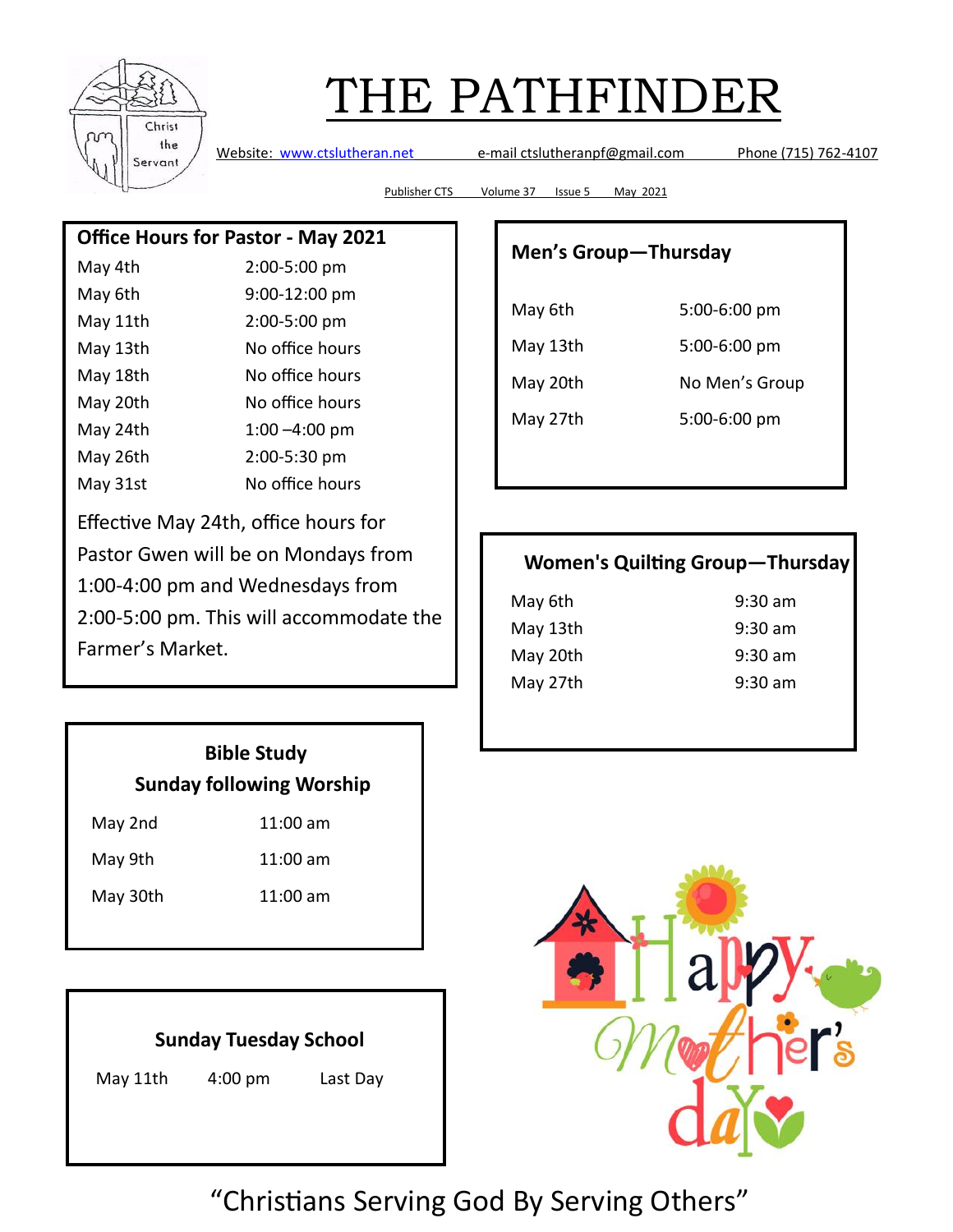

Website: [www.ctslutheran.net](http://www.ctslutheran.net/) e-mail ctslutheranpf@gmail.com Phone (715) 762-4107

Publisher CTS Volume 37 Issue 5 May 2021



### **May Bible Readings**

#### **May 2nd—5th Sunday of Easter**

First Lesson Acts 8:26-40 Psalm 22:25-31 Second Lesson 1 John 4:7-21 Gospel Lesson John 15:1-8

#### **May 9th—6th Sunday of Easter**

First Lesson Acts 10:44-48 Psalm 98 Second Lesson 1 John 5:1-6 Gospel Lesson John 15:9-17

#### **May 16th —7th Sunday of Easter**

First Lesson Acts 1:15-17, 21-26 Psalm 1 Second Lesson 1 John 5:9-13 Gospel Lesson John 17:6-19

#### **May 23rd—Day of Pentecost**

First Lesson Acts 2:1-21 Psalm 104:24-34, 35b Second Lesson Romans 8:22-27 Gospel Lesson John 15:26-27, 16:4b-15

#### **May 30th—Holy Trinity Sunday**

First Lesson Isaiah 6:1-8 Psalm 29 Second Lesson Romans 8:12-17 Gospel Lesson John 3:1-17



**Therefore confess your sins to one another, and pray for one another, that you may be healed… James 5:16.**

Please remember these people and requests in your prayers.

**Health/ Concerns**: Dale, Margaret, Tom, Mary, Shelia, Ann, Joan, Joen, Dick, and Kris.

**Military** - Anton, Allesa Marrie and Natalie.

CTS Church Council, Men's Group, WELCA, Quilting Ministry, Adult Bible Studies, CTS Youth, AIDS orphans in Malawi, Hunger and poverty in the world, and those struggling with the Coronavirus.

**\*\*\*\*\*\*\*\*\*\***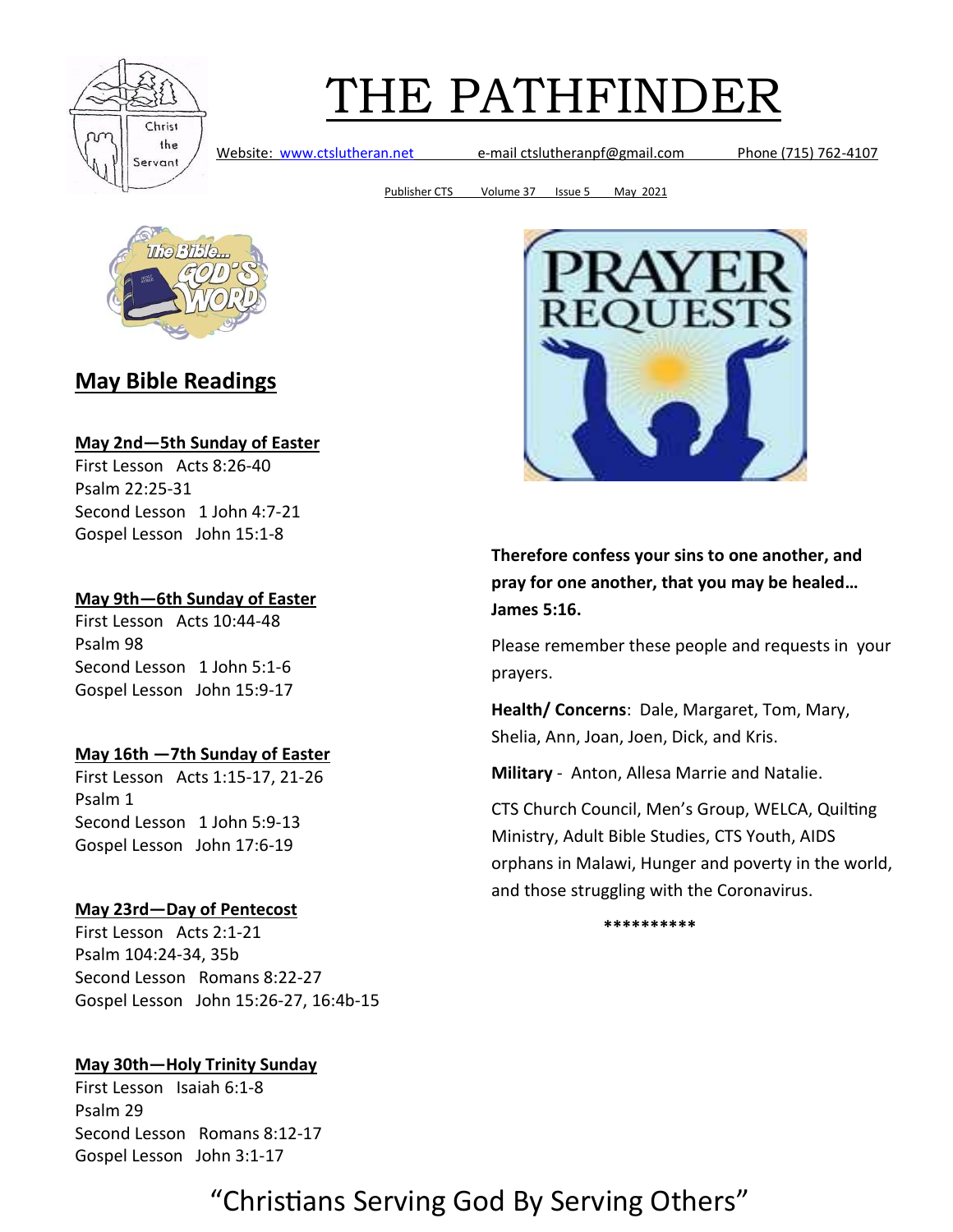

Website: [www.ctslutheran.net](http://www.ctslutheran.net/) e-mail ctslutheranpf@gmail.com Phone (715) 762-4107

Publisher CTS Volume 37 Issue 5 May 2021

## *Important Information*

**FARMERS MARKE** 

Farmer's Market will start on May 26 and will go every Wednesday until sometime in September. The hours are 2:00 to 5:30 p.m.

Men's group meets on Thursday evenings from 5:00-6:00 p.m. All men are welcome to join in. You can call Mike Roberts for more information. This month will be their last study until September.

Bible study. Bible study continues on Sunday mornings after worship. We are currently doing a study written by Max Lucado called Unshakeable Hope. See Pastor Gwen for more information or come join in at 10:45 a.m. Sunday mornings.

At the suggestion of our Return to Worship Safety Team, masks are highly suggested while you are in our building. Also, they suggest to socially distance whenever possible. Masks, hand sanitizer and disinfecting wipes are available throughout the building.

Pastor Gwen will be on vacation from May 12-19. If you have a concern or a spiritual need you may call her cell phone. 414-531-7924. In case of an emergency there is a pastor that will be on call in her absence.



HELP WANTED: We are looking for a musician to play one or two Sundays a month during worship. If you should know someone that has keyboarding or guitar skills please reach out to them. Deb and Deanna are still with us but we need to fill a few more Sundays than they are able to play. The pay is \$50 for a Sunday service. Please have them call pastor Gwen right away or we will be singing with no music!

HELP WANTED: The church council is looking for a few people to be on an insurance review team. This team will meet once or twice a year to review our coverage. If you have an insurance background or understand the insurance lingo and would like to help out please see Pastor Gwen.

We are looking for pictures of functions at Christ the Servant. Barb Lofthus has been putting together our history and has found that we have very few pictures from the last ten years. If you would like to share things like: picnic, VBS, Sunday School, funerals, groups of our people working events outside of our building, USPS food drive, parade floats, Lego day, etc. Please email them to our church email ctslutheranpf@gmail.com. Older pictures will also be accepted in printed form.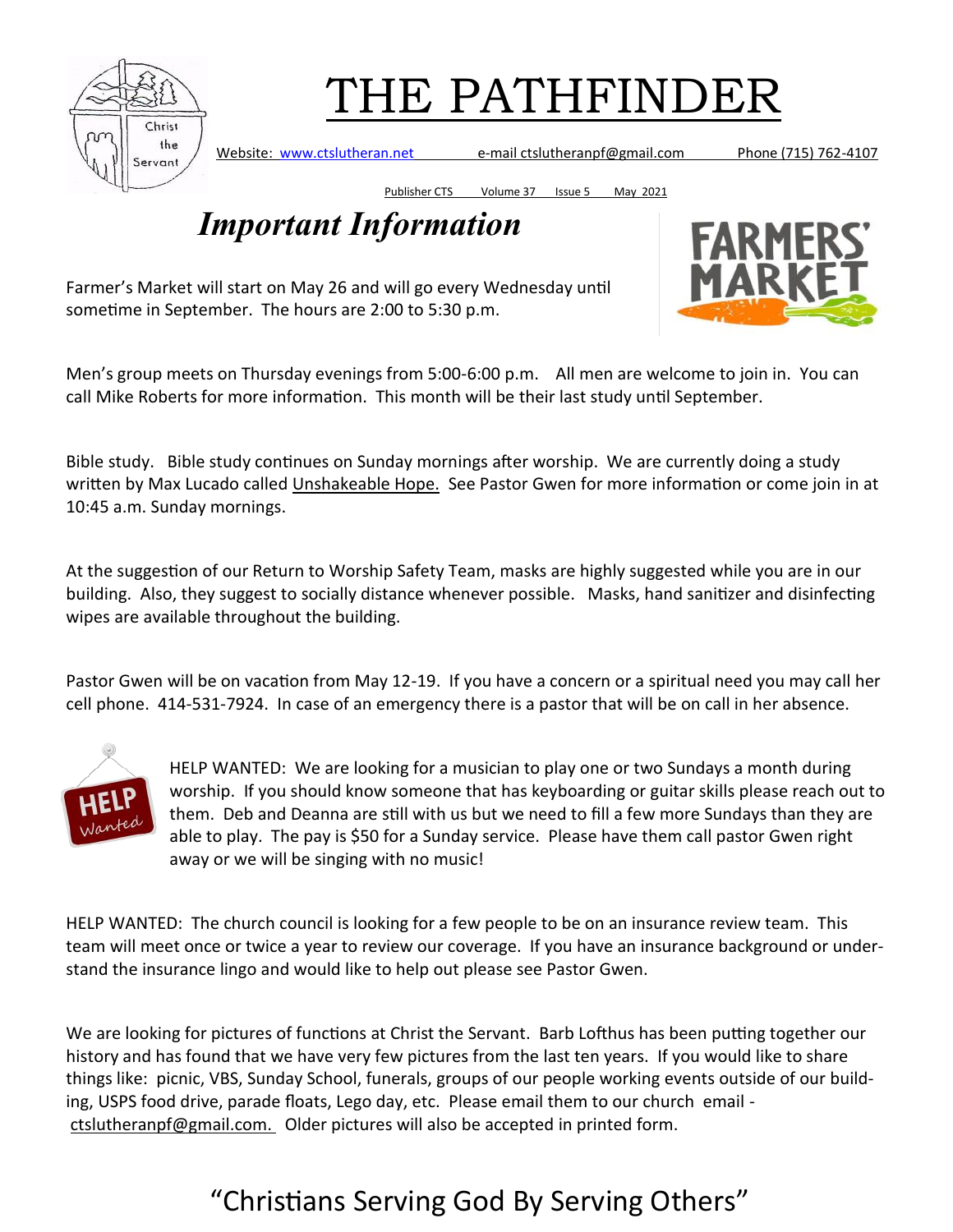| Christ<br>the<br>Servant |
|--------------------------|

Website: [www.ctslutheran.net](http://www.ctslutheran.net/) e-mail ctslutheranpf@gmail.com Phone (715) 762-4107

## Publisher CTS Volume 37 Issue 5 May 2021 Christ the Servant Apparel Sale

### **T-shirt (Grey short sleeve, 50/50 blend, w/3 color front and back) \$15.40 \*\***

**\_\_\_\_** T-shirt (s) **(**Kids 2-4) **\_\_\_\_** T-shirt (s) (Kids 6-8)

- **\_\_\_\_** T-shirt (s) (Kids 10-12) \_\_\_\_\_T-shirt (s) (Kids 14-16)
- \_\_\_\_\_T-shirt (s) (Small) \_\_\_\_\_T-shirt (s) (Medium)
- \_\_\_\_\_T-shirt (s) (Large) \_\_\_\_\_T-shirt (s) (X Large)
- \_\_\_\_\_T-shirt (s) (XX Large) \_\_\_\_\_T-shirt (s) (XXX Large)

**\*\*\* Additional \$1.50 each for XX Large and XXX Large**

### **Crewneck Sweatshirts (Grey, Gildan Brand, w/3 color front and back) \$20.10\*\***

- \_\_\_\_\_Crewneck Sweatshirt (s) (Small) \_\_\_\_\_Crewneck Sweatshirt (s) (Medium)
- \_\_\_\_\_Crewneck Sweatshirt (s) (Large) \_\_\_\_\_Crewneck Sweatshirt (s) (X Large)
	-
	- \_\_\_\_\_Crewneck Sweatshirt (s) (XX Large) \_\_\_\_\_Crewneck Sweatshirt (s) (XXX Large)
- 

**\*\*\* Additional \$2.00 each for XX Large and XXX Large**

## **Hoodie Sweatshirts (Grey, Gildan Brand, w/3 color front and back) \$27.90\*\***

- \_\_\_\_\_Crewneck Sweatshirt (s) (Small) \_\_\_\_\_Crewneck Sweatshirt (s) (Medium)
- \_\_\_\_\_Crewneck Sweatshirt (s) (Large) \_\_\_\_\_Crewneck Sweatshirt (s) (X Large)
- \_\_\_\_\_Crewneck Sweatshirt (s) (XX Large) \_\_\_\_\_Crewneck Sweatshirt (s) (XXX Large)

**\*\*\* Additional \$2.00 each for XX Large and XXX Large**

**Total: \_\_\_\_\_\_\_\_\_ Number of Apparel Items: \_\_\_\_\_\_**

**Name: \_\_\_\_\_\_\_\_\_\_\_\_\_\_\_\_\_\_\_\_\_\_\_\_\_\_\_\_\_\_\_\_\_\_\_\_\_**

## **\*\*If we can get 24 pieces ordered, we will refund \$2.00 per item purchased. \*\***

Checks payable to Christ the Servant. Orders must be turned into the church office by May 23rd!